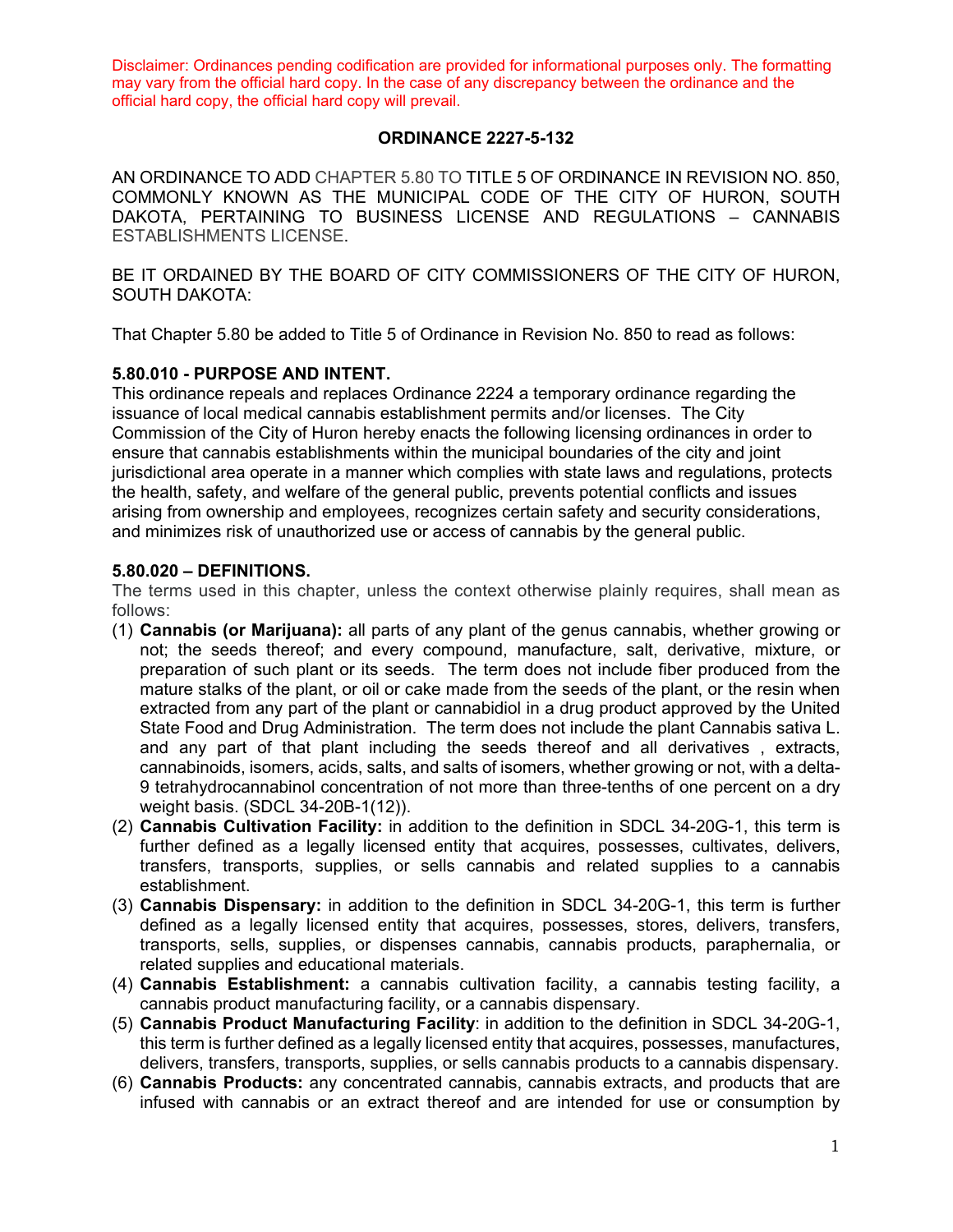humans. The term includes edible cannabis products, beverages, topical products, ointments, oils, and tinctures.

(7) **Cannabis Testing Facility:** in addition to the definition in SDCL 34-20G-1, this term is further defined as a legally licensed entity legally authorized to analyze the safety and potency of cannabis.

### **5.80.030 - CLASSIFICATION AND FEES.**

- (1) This license allows the establishment to cultivate, manufacture, test, or dispense cannabis. A separate license is required for each type of establishment. The licensing period runs from January 1 through December 31. Fees shall be set by resolution of the governing body.
- (2) Classes of License: Each cannabis establishment shall have its own class of license. The four license classes are Cannabis Cultivation License, Cannabis Dispensary License, Cannabis Product Manufacturing License, and Cannabis Testing License.

## **5.80.040 - LICENSES REQUIRED.**

- (1) It shall be unlawful for any person or entity to create or operate a cannabis establishment in the City without first having obtained a license from the City and a registration certificate from the State for each cannabis establishment to be operated in connection with such business. Such license and certification shall be always kept current, and the failure to maintain a current license and certification shall constitute a violation of this section.
- (2) Multiple Licenses: A person or entity who intends to conduct activities which would meet the definition of multiple cannabis establishments must, prior to operating such cannabis establishments, obtain a license for each class of cannabis establishment. A person or entity may hold more than one class of license except when otherwise prohibited by this chapter.
- (3) Conditional Use Permit. No cannabis establishment may be located or operate in the city without the appropriate valid and current conditional use permit issued by the city pursuant to Title 23. A violation of this provision is subject to the general penalty provision in section 5.80.130. Each day of the violation constitutes a separate offense.
- (4) State of South Dakota Registration Certificate. No cannabis establishment may be located or operate in the city without the appropriate valid and current cannabis establishment registration certificate issued by the State of South Dakota pursuant to rules promulgated under SDCL 34-20G. A violation of this provision is subject to the general penalty provision in 5.80.130. Each day of the violation constitutes a separate offense.
- (5) City Issued Establishment License. No cannabis establishment may be located or operate in the city without the appropriate valid and current cannabis establishment license issued by the city pursuant to this chapter and Title 23. A violation of this provision is subject to the general penalty provision in section 5.80.130. Each day of the violation constitutes a separate offense.

# **5.80.050 - NUMBER OF LICENSES RESTRICTED.**

(1) The number of cannabis establishment licenses shall be restricted by license class. For Cannabis Dispensary Licenses, the number of licenses is limited to four (4) in City limits and two (2) within the Joint Jurisdictional Area. **The City may hold any or all Cannabis Dispensary Licenses and operate such dispensaries in any manner provided by state law.** For all other cannabis establishment licenses, the number of licenses is unlimited. The numerical limits for each class of cannabis establishment may be altered at any time by resolution of the City commission.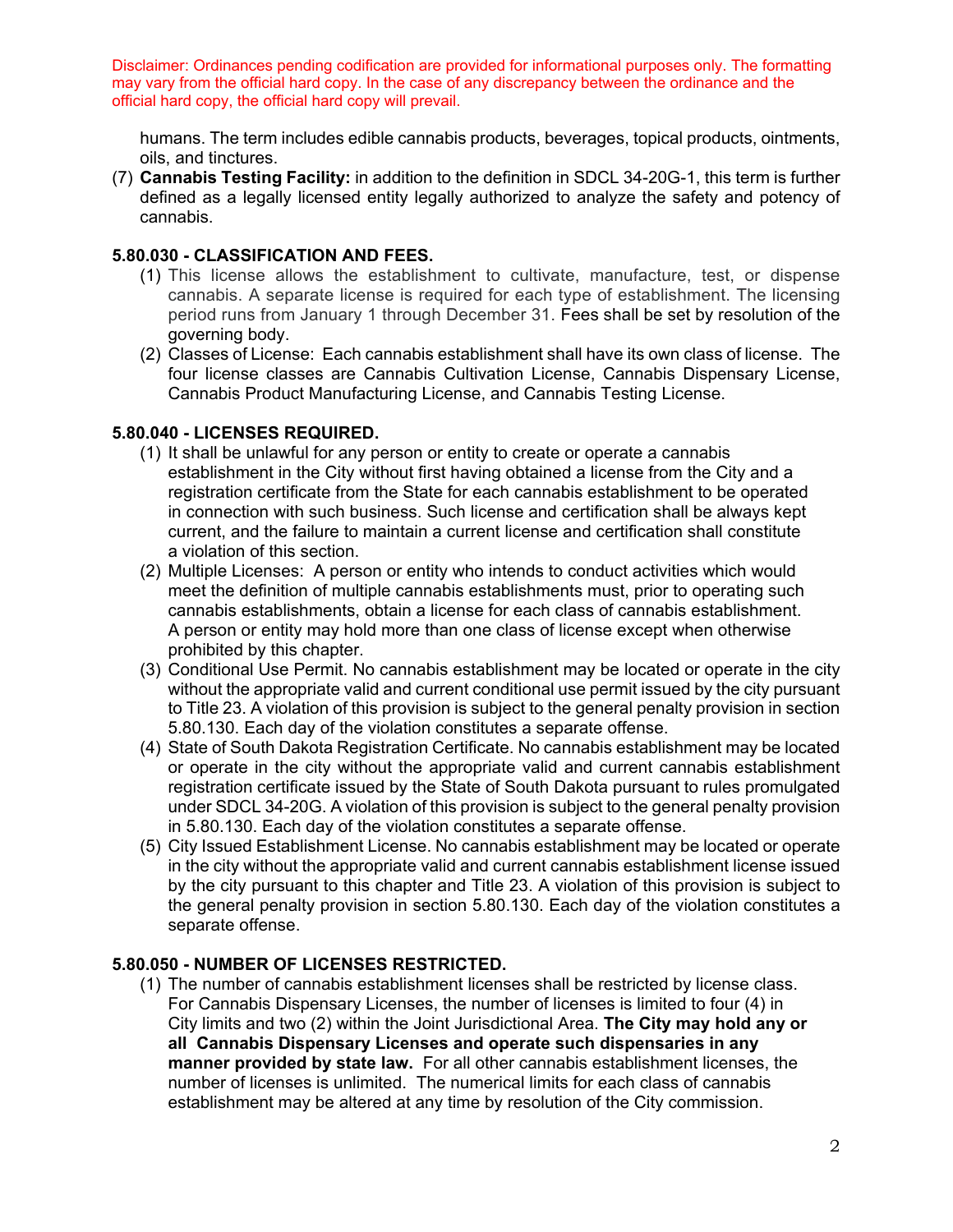- (2) In the event the numerical cap is lowered to an amount less than the number of the existing licenses in that class, no existing licensee shall be prevented from continuing operation during the license term, requesting modifications to application information, from renewing such license for consecutive, subsequent years, or from transferring such license, on the basis that the numerical limit would otherwise prohibit the issuance of a license to a new applicant. However, this exception shall not prevent a license from being suspended or revoked, nor shall it prevent a license from not being renewed or a transfer approved, based upon grounds other than the numerical limit being exceeded.
- (3) Special Procedures for Capped Licenses:
	- (a) For license classes where the Council has established a numerical cap, applications shall be accepted by the special procedures provided in this section.
	- (b) These special procedures shall apply whenever a license becomes available in a capped license class.
	- (c) When such availability occurs, the City shall publish an invitation for applications on the City's website stating the deadline to apply, and the location applications may be submitted. No application for a capped license class will be accepted prior to publication of the invitation nor after the deadline established in the invitation.
	- (d) Applications submitted pursuant to an invitation must be submitted in writing and sealed. An applicant may not supplement their application after the deadline has passed.
	- (e) Once the deadline has passed, the finance officer shall open the applications and review each application for completeness. Complete applications shall be forwarded to the City commission. Applications which are only substantially complete shall be forwarded to the City commission to determine whether such applications contain sufficient information for further consideration.
	- (f) The finance officer shall determine by lottery the order in which the City commission considers the applications**, however an application submitted by the City must be considered before the consideration of any other application.**
	- (g) The merits of the applications will then be considered by City commission. The City commission will approve or deny applications in the established order but may review all applications before deciding on any individual application. The City commission will approve or deny the applications in order until all applications have been acted on or the numerical cap has been reached. If the numerical cap has been reached and there are still applications which have not been acted on, such undecided applications shall be deemed rejected.
	- (h) If no applications are received following an invitation for applications, or if the numerical cap is not reached pursuant to an invitation for applications, these special rules shall no longer apply and applications may be received, processed, and considered on a first come, first served basis beginning at open of business the day following the City commission meeting at which the last application was acted upon pursuant to the invitation for applications. Such applications must be delivered in writing to the finance office no earlier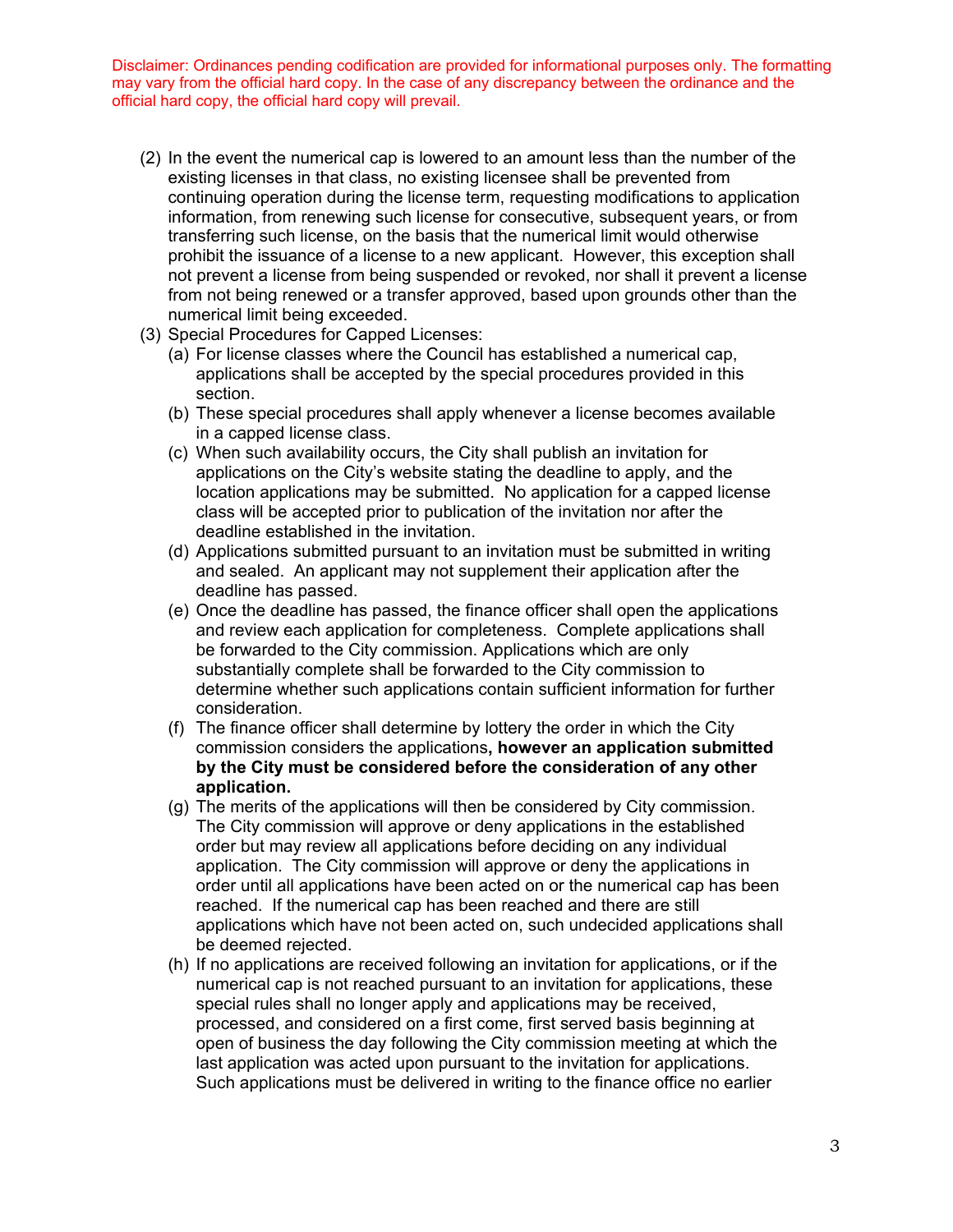> than the time specified above and applications received before such time are deemed rejected.

(i) If the numerical cap is then reached while using the first come, first served system, and a license subsequently lapses making a license available, these special procedures shall apply to issuing the license.

# **5.80.060 APPLICATION PROCESS – INITIAL LICENSE, RENEWALS AND TRANSFERS.**

## **(1) Initial License:**

- (a) Applicants must first obtain a conditional use permit from the city pursuant to Title 23. Said applications are available at the City Planning Office.
- (b) Upon approval of the Conditional Use Permit, the applicant shall obtain a Registration Certificate from the State of South Dakota pursuant to rules promulgated under SDCL 34-20G. The applicant must provide the city with a copy of the state issued registration certificate.
- (c) Upon approval by the State of South Dakota, applicant shall apply for a city cannabis establishment license and pay the applicable city license fees. The application will then be submitted to the governing body for consideration.
- (d) Applications for a cannabis establishment license must be made on a form provided by the city. No other application form will be considered. The application form will include, but is not limited to, the following:
	- i. The legal name of the prospective cannabis establishment;
	- ii. The physical address of the prospective cannabis establishment that meets the zoning requirements in Title 23, as well as any location requirements pursuant SDCL 34-20G and the administrative rules promulgated thereunder.
	- iii. The name, address, and birth date of each principal officer, owner, and board member of the proposed cannabis establishment.
	- iv. A sworn statement that no principal officer, owner, or board member has been convicted of a violent felony offense in the previous ten (10) years in any jurisdiction.
	- v. Any additional information requested by the city.
- (e) Action by City commission:
- (2) The City commission will consider a completed application at the next available City commission meeting following submittal, provided that such application must be submitted at least 15 days in advance of a City commission meeting. Applications are generally processed on a first come, first served basis except as further provided by this chapter.
- (3) The City commission may approve or deny an application in full or on condition. Such action of the City commission must take place within thirty (30) days after the application's first presentment to the City commission.
- (4) If approved, the mayor and finance officer will endorse the application and notify the applicant of approval within 3 days of the City commission's approval. If the Council imposes any conditions, such conditions shall be listed on the license at the time of issuance. No approved application shall become effective, and no license shall be issued until the applicant provides to the finance officer a copy of the applicant's certificate of registration from the state relating to the cannabis establishment for which the license was approved.
- (5) If denied, the City commission must state the basis on which the application was denied, which may include, but is not limited to: incorrect application information, missing required application criteria, insufficient detail in application, nonpayment of any obligation, proposed activity would violate City ordinance (including zoning), proposed activity would violate state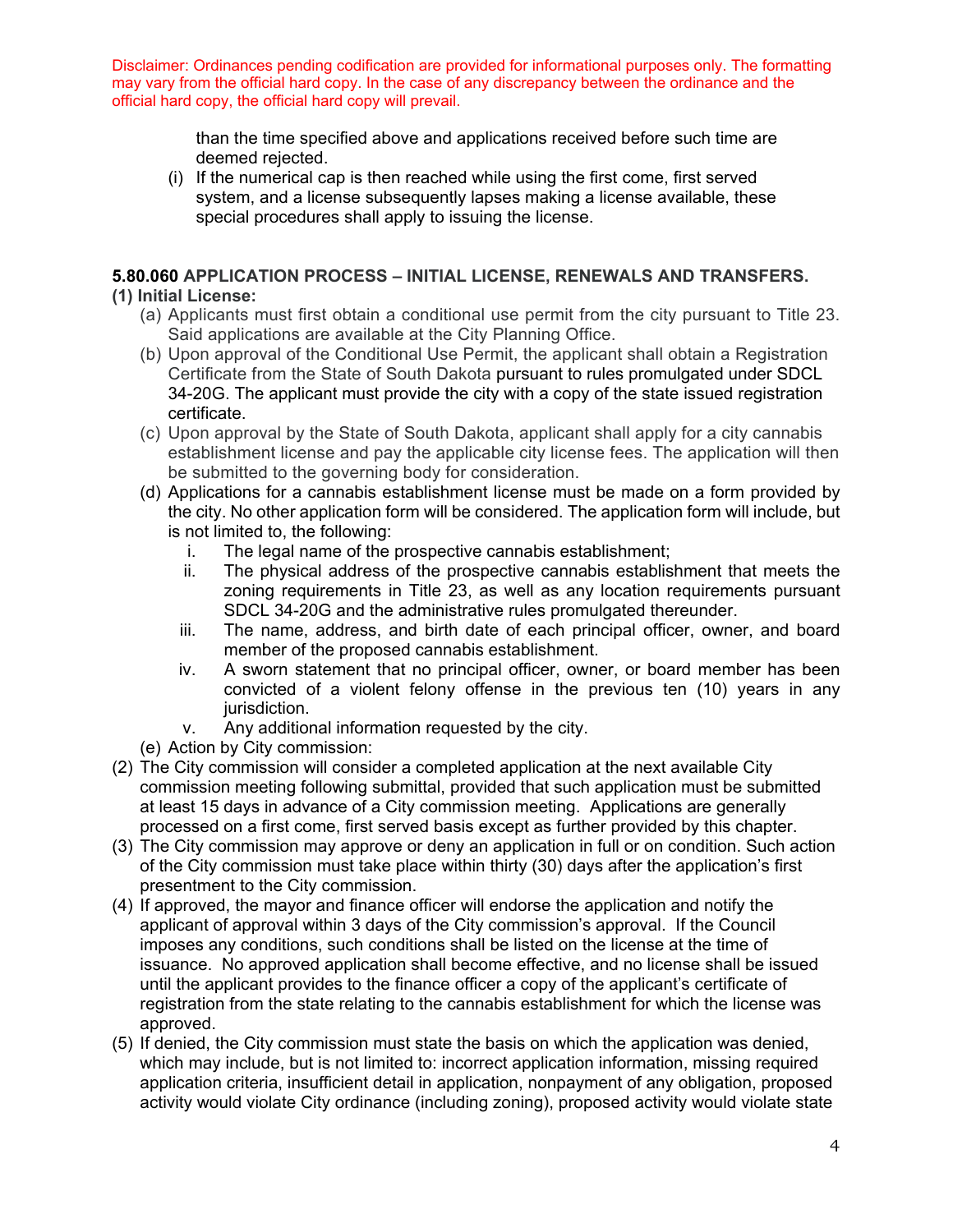law or regulations, no license available due to maximum number already issued, proposed location not zoned properly, proposed location does not comply with an applicable buffer zone, or concerns over potential building, fire, or nuisance code issues.

# **(2) Renewal:**

- (a) Each license may be renewed only by making application as provided in this chapter. Applications will be submitted to the governing body for consideration.
- (b) Application for renewal must be submitted at least thirty (30) days before the expiration date. The license holder must continue to meet the license requirements to be eligible for a renewal.
- (c) Failure to renew a license in accordance with this section may result in additional fees. Upon expiration of the license, the City may order closure of the cannabis establishment.
- (d) If a license holder has not operated an establishment for which it holds a license in the preceding twelve (12) months, the license will not be renewed.
- (e) The renewal application must specify if any information has changed from its prior application.
- (f) The renewal application must be accompanied by all payments relating to the renewal application as well as a copy of the licensee's state certification.
- (g) The renewal application must re-confirm or prove all the requirements applicable to new applications remain met.
- (h) An applicant is not entitled to renewal of their license and the license will only be renewed by City commission after consideration of the facts and circumstances pertaining to each individual license. **An applicant does not have a protected property interest in a license issued by the City pursuant to this chapter.**

**(3) Transfer or Modification of License:** No license shall be transferred or modified except with the approval of the City commission. Prior to any transfer of a license from a licensee to an unaffiliated person, people, or entity, the licensee and the proposed transferee must complete a transfer application. Such transfer application must include all information required for a new application as to the proposed transferee and pay a transfer application fee. The City commission shall then approve, deny, or conditionally approve the proposed transfer using the same factors and timetables as apply to renewal applications. A transferred license is subject to all provisions and timelines applicable to a new or renewed license.

- (a) Location Transfer: If the owner requests to move the establishment to a different physical location, they shall follow the application process in this chapter and title 23.
- (b) Ownership Interest Transfer: An application to transfer less than 50 percent of the ownership interest in a cannabis establishment must include:
	- i. A completed transfer of ownership interest form;
	- ii. Photocopies of a valid form of identification issued in South Dakota, or its equivalent issued in another U.S. jurisdiction, for any new principal officers and board members;
	- iii. Certification that background checks have been completed for any new cannabis establishment agents; and
	- iv. The applicable fee.

# **5.80.070 - ISSUANCE OF LICENSE.**

- (1) The city will issue a license unless:
	- (a) The applicant has made a false statement on the application or submits false records or documentation; or
	- (b) Any owners, principal officer, or board member of the applicant is under the age of twenty-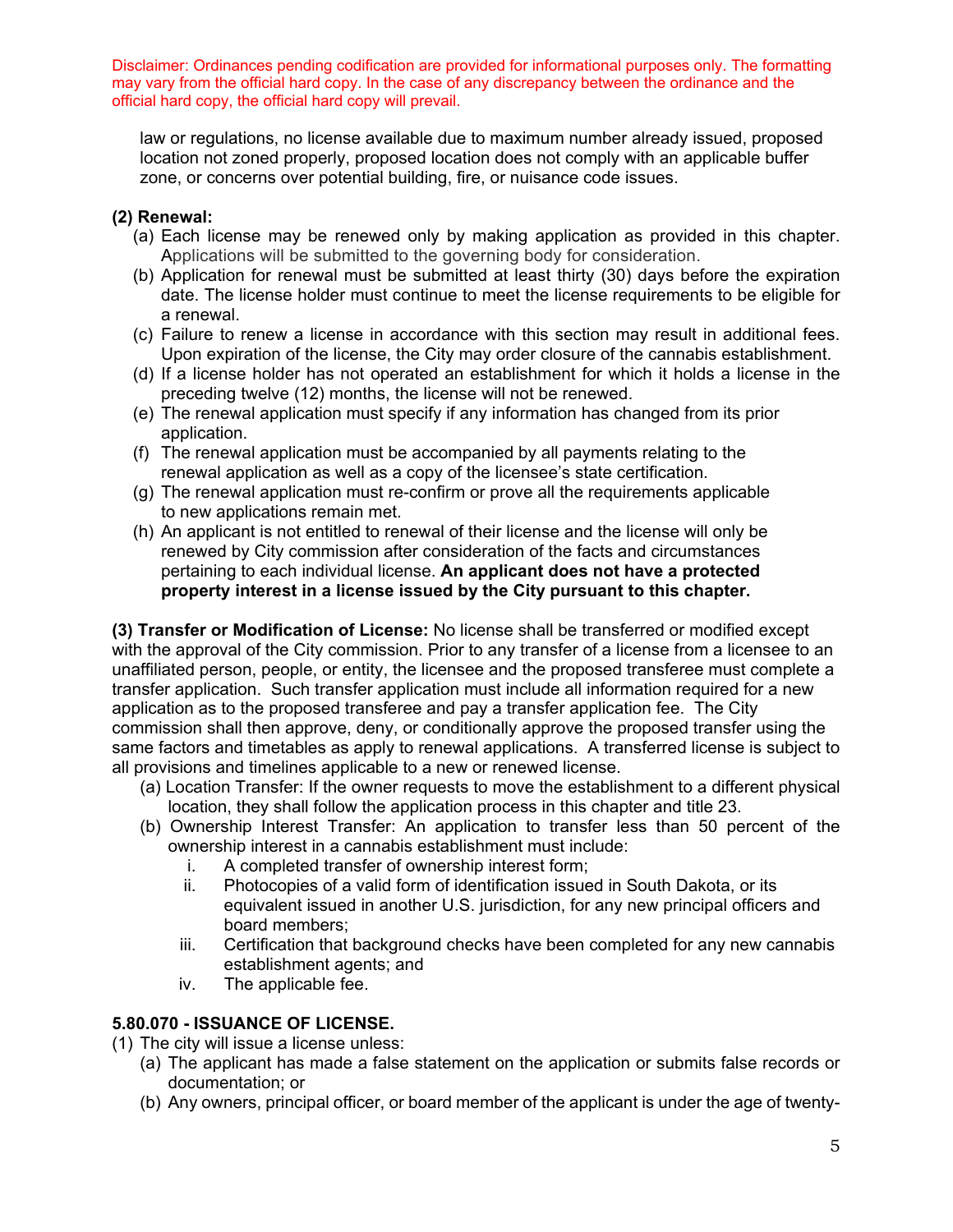one (21) years; or

- (c) Any owner, principal officer, or board member of the applicant has been convicted of a violent felony offense in the previous ten (10) years in any jurisdiction;
- (d) The proposed location does not meet the applicable zoning requirements under Title 23;
- (e) The proposed location does not meet all location requirements under SDCL 34-20G and the administrative rules promulgated thereunder;
- (f) The license is to be used for a business prohibited by state or local law, statute, rule, ordinance, or regulation; or
- (g) Any owner, principal officer, or board member of the applicant has had a cannabis establishment license revoked by the city or a registration certificate revoked by the state; or
- (h) An applicant, or an owner, principal officer, or board member thereof, is overdue in payment to the city of taxes, fees, fines, or penalties assessed against or imposed upon the applicant in relation to any cannabis establishment; or
- (i) The applicant will not be operating the business for which the license would be issued.
- (2) In the case of an application for a cannabis dispensary license, the city will reject the application if the limit on the number of cannabis dispensaries has been reached.
- (3) The license must be posted in a conspicuous place at or near the entrance to the cannabis establishment so that it may be easily read at any time.

### **5.80.080 - CITY NEUTRALITY AS TO APPLICANTS.**

- (1) If more than one establishment license application is to be considered by the governing body at the same time, the finance director shall draw lots to determine placement on the meeting agenda.
- (2) Upon request from the State of South Dakota as to the city's preference of applicants, the city will neither support nor oppose any registration certificate application under consideration by the State of South Dakota. Likewise, if inquiry is made by the State of South Dakota, the city will abstain from endorsing any application as beneficial to the community.

### **5.80.090 – SUSPENSION.**

- (1) A license may be suspended if the license holder or an employee or agent of the license holder:
	- (a) Violates or is otherwise not in compliance with any section of this article.
	- (b) Consumes or smokes or allows any person to consume or smoke cannabis on the premises of the cannabis establishment.
	- (c) Knowingly dispenses or provides cannabis or cannabis products to an individual or business to whom it is unlawful to provide cannabis or cannabis products.
- (2) A license may be suspended if the license holder has its state-issued registration certificate suspended, revoked, or not renewed by the state or if the registration certificate is expired.
- (3) A license may be suspended if the license holder creates or allows to be created a public nuisance at the cannabis establishment.
- (4) In the event a licensee's state certification is suspended, the licensee's City license shall automatically be suspended until such time as the state certification returns to good standing. If such state certification status persists long enough for the City license to be deemed inactive, such inactivity may serve as independent grounds for revocation of the City license.

#### **5.80.100 – REVOCATION.**

(1) A license may be revoked if the license is suspended under section 5.80.090 and the cause for the suspension is not remedied.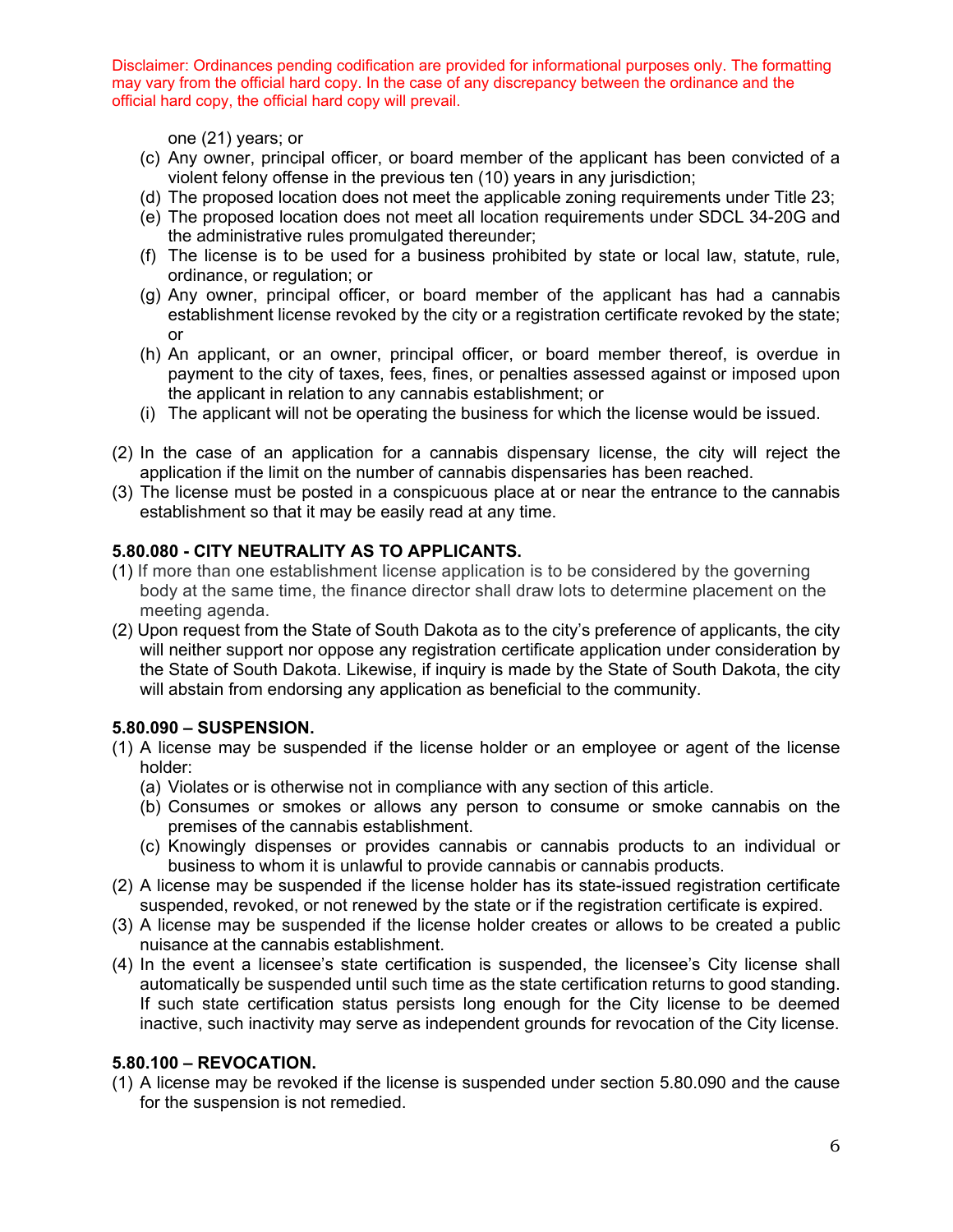- (2) A license may be revoked if the license is subject to suspension under section 5.80.090 because of a violation outlined in that section and the license has been previously suspended in the preceding 24 months.
- (3) A license is subject to revocation if a license holder or employee of a license holder:
	- (a) Gave false or misleading information in the material submitted during the application process;
	- (b) Knowingly allowed possession, use, or sale of non-cannabis controlled substances on the premises;
	- (c) Operated the cannabis establishment or the business of the cannabis establishment for which a license is required under this article while the license was suspended;
	- (d) Repeated violations of this chapter or Title 23;
	- (e) Operated a function of a cannabis establishment for which the license holder was not licensed (e.g., a licensed cannabis cultivation facility conducting cannabis testing functions without a cannabis testing establishment license);
	- (f) A license holder, or an owner, principal officer, or board member thereof, is delinquent in payment to the city, county, or state for any taxes or fees related to the cannabis establishment;
	- (g) A license holder, or an owner, principal officers, or board member thereof, has been convicted of, or continues to employ an employee who has been convicted of, a disqualifying felony offense as defined by SDCL 34-20G; or
	- (h) The license holder has its state-issued registration certificate suspended, revoked, or not renewed or the registration certificate is expired.
	- (i) The license holder allows a public nuisance to continue after notice from the city.

(4) In the event a licensee's state certification is revoked, the licensee's City license shall automatically be suspended until such time as the state certification returns to good standing. If such state certification status persists long enough for the City license to be deemed inactive, such inactivity may serve as independent grounds for revocation of the City license.

### **5.80.110 - SUSPENSION AND REVOCATION PROCESS.**

- (1) The license holder will receive a notice of intent to suspend or notice of intent to revoke informing the license holder of the violation and the city's intention to suspend or revoke the license. The notice will be hand delivered to the license holder or an employee or agent of the license holder or sent by certified mail, return receipt requested to the physical address of the cannabis establishment.
- (2) If the license holder disputes the suspension or revocation, the license holder has ten (10) days from the postmark date on the notice or the date the notice was hand delivered to request a hearing before a hearing panel, which will consist of the city commission.
- (3) A suspension will be for thirty (30) days and begins ten (10) days after the postmark date on the notice or the date the notice is hand delivered unless the license holder exercises its rights to process and appeal, in which case the suspension takes effect upon the final determination of suspension.
- (4) A revocation will be for one (1) year and begins ten (10) days after the postmark date on the notice or the date the notice is hand delivered unless the license holder appeals the revocation, in which case the revocation takes effect upon the final determination of revocation.
- (5) The license holder who has had the license revoked may not be issued any cannabis establishment license for one year from the date the revocation became effective.

### **5.80.120 - APPEAL.**